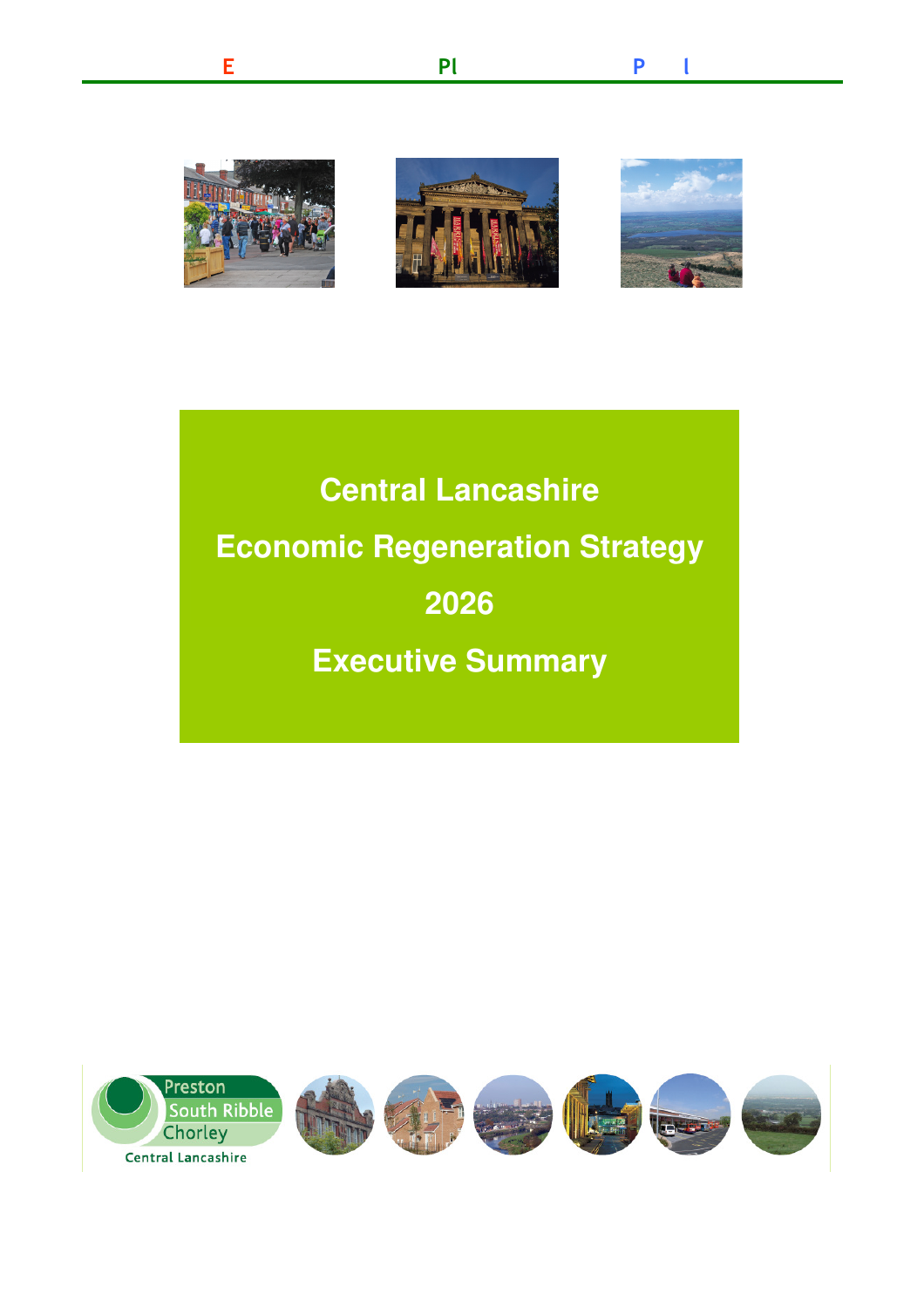# Central Lancashire

- $\checkmark$  Excellent Communications
- � Choice of <sup>5</sup> Strategic Regional Employment Sites
- � World Class Advanced Manufacturing & Energy
- $\checkmark$  21st Century Business District
- � Green Space to Breathe
- ◆ Award Winning Education
- � Unique Heritage
- � Vibrant City & Town Centres
- $\checkmark$  Great Places to Live
- ◆ And a Warm Welcome!





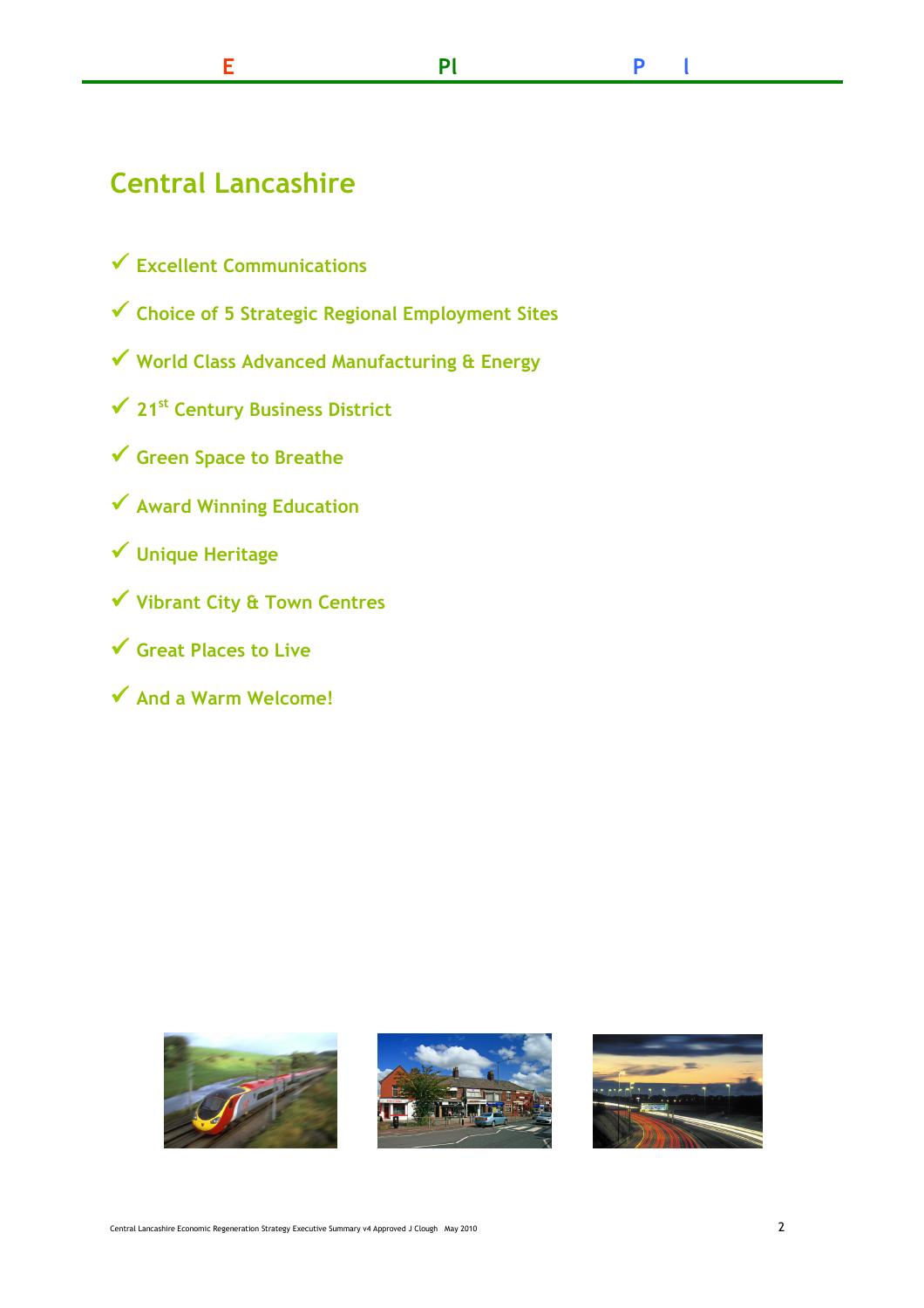# Central Lancashire Economic Strategy – Executive Summary

Our Vision:

 By 2026 Central Lancashire will be recognised as a highly sought after place to live and work in the North West\*.

 Truth be told, we want to have a competitive advantage in the global market. We will play our part in ensuring Lancashire's world class economy and sustainable economic growth go from strength to strength.

We are working together in Central Lancashire to improve:

- Economy enterprise, investment, business support, knowledge transfer and innovation
- Places transport & ICT infrastructure, regeneration, heritage and green-space
- People skill levels, employment, graduate retention and health

Our priorities are:

#### A strong and prosperous economy

- • Delivering targeted support to grow strong local sectors including Nuclear / Energy (including green energy, gas, wind and water power); Advanced Manufacturing and Engineering; Business and Professional Services; and specialist areas including knowledge based industries; advanced recycling; digital / creative industries; visitor economy and food and drink.
- Generating and sustaining new business starts and increasing inward investment into Central Lancashire.
- Supporting <sup>a</sup> viable rural economy including diversification and agriculture to increase food security.

### Future Investment

- Delivering development of the Strategic Regional Employment Sites at Cuerden; Preston; Royal Ordnance Factory; and Samlesbury together with city centre developments centred around Tithebarn.
- Providing complementary employment sites, developed through the Local Development Framework, which will provide additional long-term supply of attractive options for investment creating new high value and knowledge based jobs, accessible to people in Central Lancashire and the wider Lancashire sub-region.

\* Please see the Central Lancashire Economic Strategy 2026 for the full vision.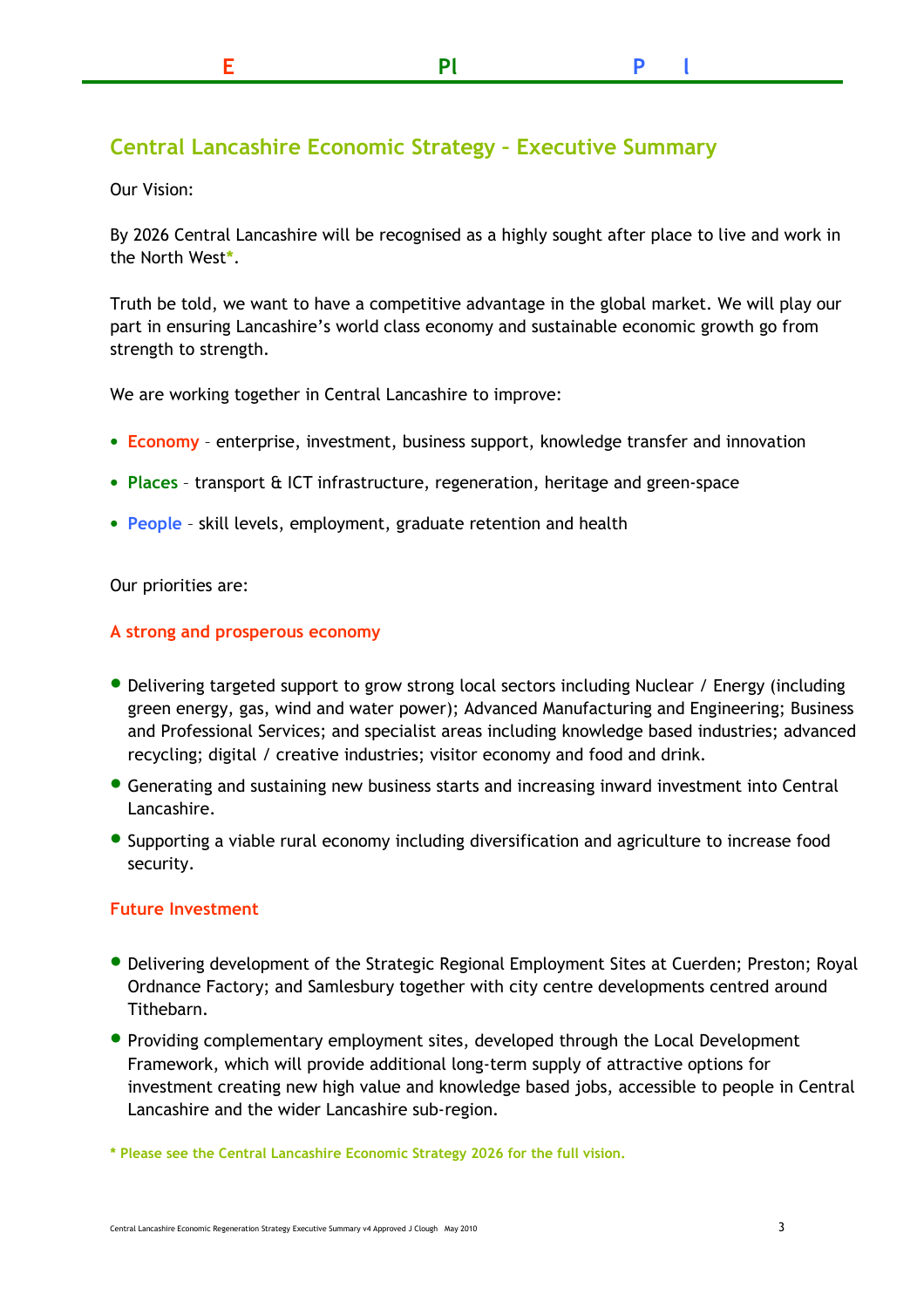## Infrastructure Improvement

- Delivering the Growth Point will support the transport / communications / service infrastructure and housing needed for economic growth.
- Expanding the sustainable transport infrastructure in Central Lancashire through the Multi Area Agreement (MAA), Lancashire Local Transport Plan (LTP) and other means to improve local and regional connectivity and increase access to employment so maintaining our competitive advantage.

# Unique Places

- • Enhancing the attractive and distinctive Preston, Leyland and Chorley centres to maintain <sup>a</sup> high quality offer for people to live and work in Central Lancashire.
- Investing in the heritage assets of Central Lancashire to grow the visitor economy and cement the unique sense of place and attractiveness of the area to investors. Central Lancashire's rich heritage includes both the built and natural environment, which provides attractive places for people to live, work and visit.
- Developing green infrastructure, including river corridors and parks, in Central Lancashire will maintain our status of the place with 'Room to Breathe'.

# Our People

- • Making maximum use of the excellent higher education and training provision at the universities and colleges to deliver knowledge transfer and innovation; increased skills and high employment levels.
- Working with businesses and partner agencies to identify skills needs of local businesses and working with training providers to deliver those skills.
- Developing links between businesses and education providers across Central Lancashire to create a dynamic enterprise culture.
- • Joint working through the Local Area Agreement and other mechanisms will increase the number of people in Central Lancashire who are in employment.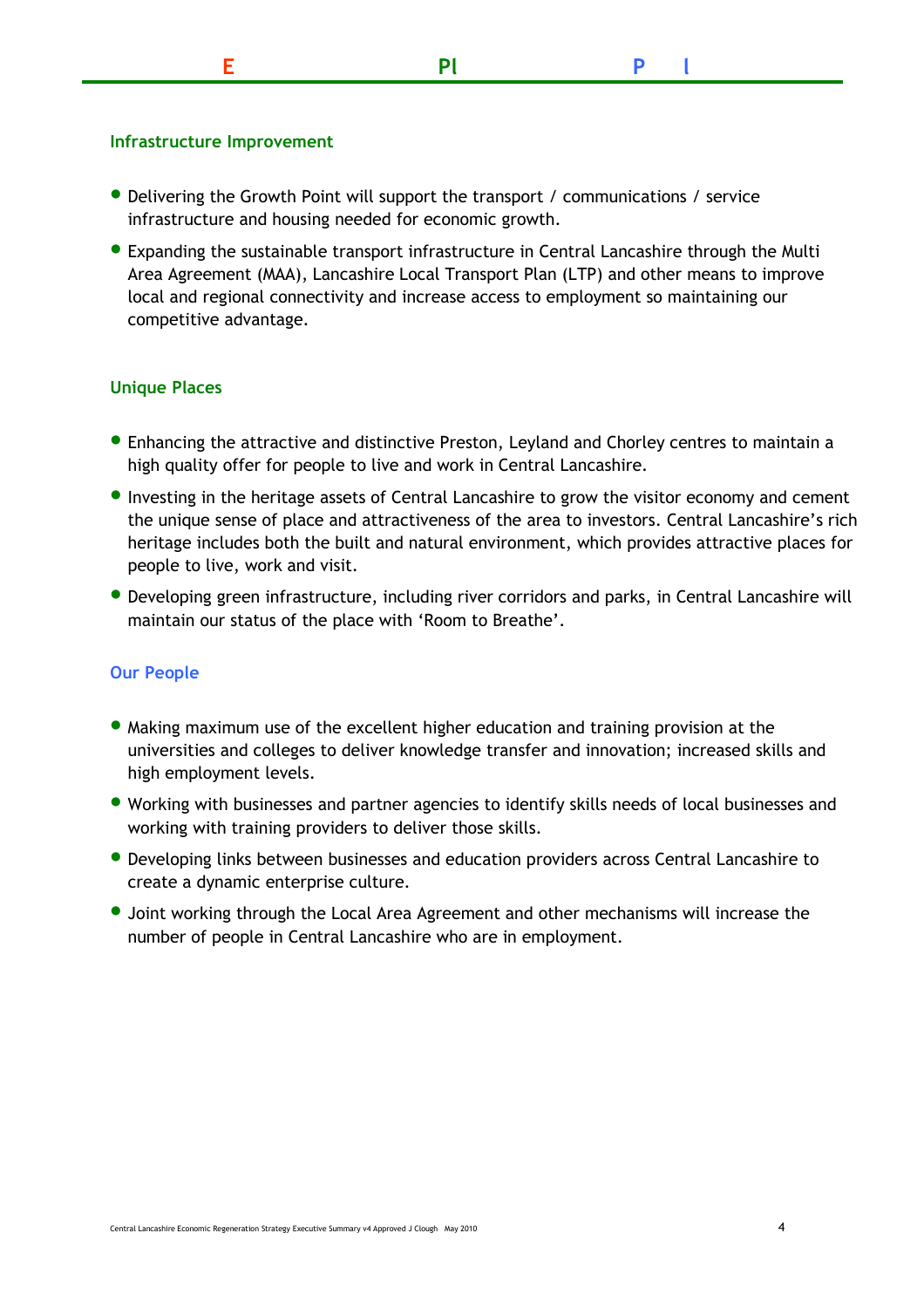## Opportunities: We will drive Central Lancashire forward by:

### A strong and prosperous economy

 Attracting over £1.5 billion investment (in businesses and through attracting new businesses) into Central Lancashire through a positive global brand, will increase job numbers and economic output. We aim to increase the Central Lancashire share of inward investment into the UK.

 Building on local strengths in sectors including Nuclear and other Energy generation; Advanced Manufacturing and Engineering; and Business and Professional Services will support further economic growth in Central Lancashire. Supporting a range of economic specialisms will maintain a sustainable economy.

 Increasing energy efficiency in businesses through promotion of energy efficient design and processes will reduce the carbon footprint of the Central Lancashire economy. Supporting green businesses using new technology will deliver benefits including recycling 75% waste away from landfill, generating power and sharing expertise and knowledge.

On-going support and development of the entrepreneurial culture will continue the rate of new business starts to 2026. Provision of bespoke workspace and tailored support will lead to the formation of 400 new businesses in Central Lancashire within the next 3+ years.

#### Future Investment

 Delivery of the Strategic Regional Employment Sites at Cuerden; Preston; Royal Ordnance Factory; and Samlesbury will result in over £360 million uplift in Gross Value Added (gross total), lever over £700 million private sector investment and create or support over 23,000 jobs (net FTE) within Central Lancashire by 2026.

 Significant developments centred around Tithebarn will deliver over 100,000 sq metres of commercial floor-space and 500 new jobs. The developments have the potential to attract  $\pounds 700$ million of private sector investment and generate on-going economic benefits through increased visitor expenditure.

 Specialist facilities being developed at Samlesbury provide a nationally important centre for Aerospace and Advanced Manufacturing business including research, education and training, which delivers benefits throughout the supply chain.

#### Infrastructure Improvement

 Delivery of the Central Lancashire Growth Point will support further investment in transport linkages, improving access to employment, and will bring forward a new range of attractive living space to increase the appeal of Central Lancashire to knowledge workers and investors.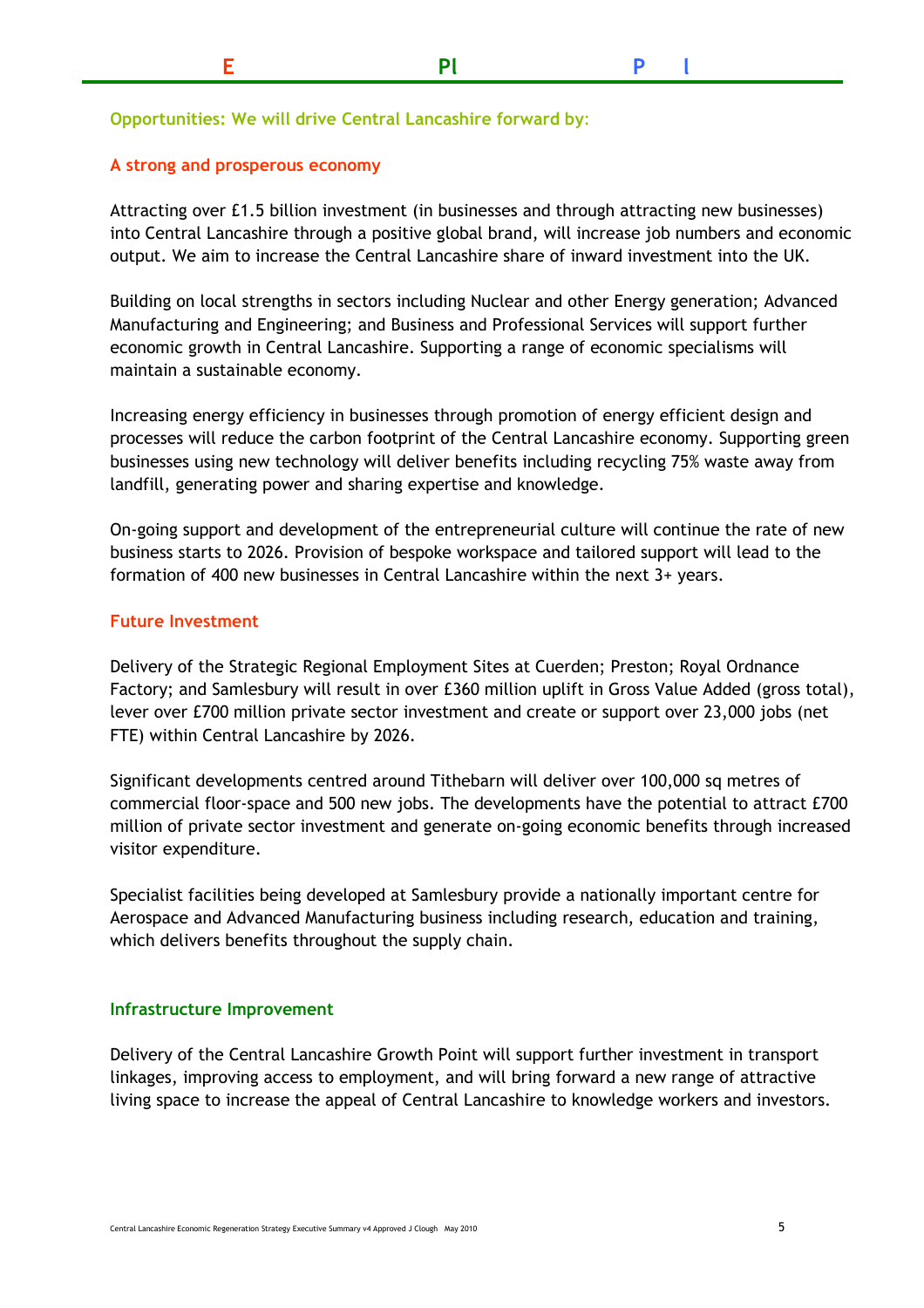| <b>DI</b> |  | $P \cup$ |
|-----------|--|----------|
|-----------|--|----------|

 Securing the high speed rail hub and upgrading railway stations in Preston, Leyland and Buckshaw Village will further improve connectivity and sustainable transport infrastructure through LTP 3 and beyond.

 Reaching 100% broadband coverage will sustain the rural economy, improve access to services and deliver resource efficiency in Central Lancashire. Increasing broadband speeds, links to Media City and investing in state of the art communications using future technologies will maintain Central Lancashire's competitive advantage.

 Maintaining our excellent local amenities including housing, health, leisure, culture, library and neighbourhood shopping infrastructure will help Central Lancashire to retain and attract the skilled workers that businesses need.

### Unique Places

 Central Lancashire's thriving city and town centres, rich heritage and natural assets attract people to live, work and visit and invest. Investment in culture, recreation and heritage will link to private sector investment in commercial property to secure new investors and convince knowledge workers to plan their future here.

 Preston Guild 2012 and targeted visitor marketing programmes will raise the profile of Central Lancashire nationally and internationally and increase the economic impact of visitor expenditure, which stands at over £460 million (2007).

#### Our People

 The growing population, including graduates retained in the area, will provide the skilled workforce necessary to deliver economic growth within Central Lancashire.

 The first rate education infrastructure in Central Lancashire will raise skills and qualification rates, including NVQ 2 and 4, to above the national average before 2026.

 Through specialist facilities such as those at Samlesbury and UCLan, which delivers over 700 undergraduate and postgraduate courses, comprehensive knowledge transfer opportunities exist for the businesses in Central Lancashire.

Strong links to growing global economies and facilities such as the state-of-the-art £15 million Media Factory will generate business growth within important sectors including creative industries.

 Building on strong, established skills in automotive, aerospace, nuclear and creative industries will deliver new enterprises through skills transfer and innovation.

#### Maintaining momentum, this Strategy will deliver:

Stronger economy, healthier places and happier people, as well as: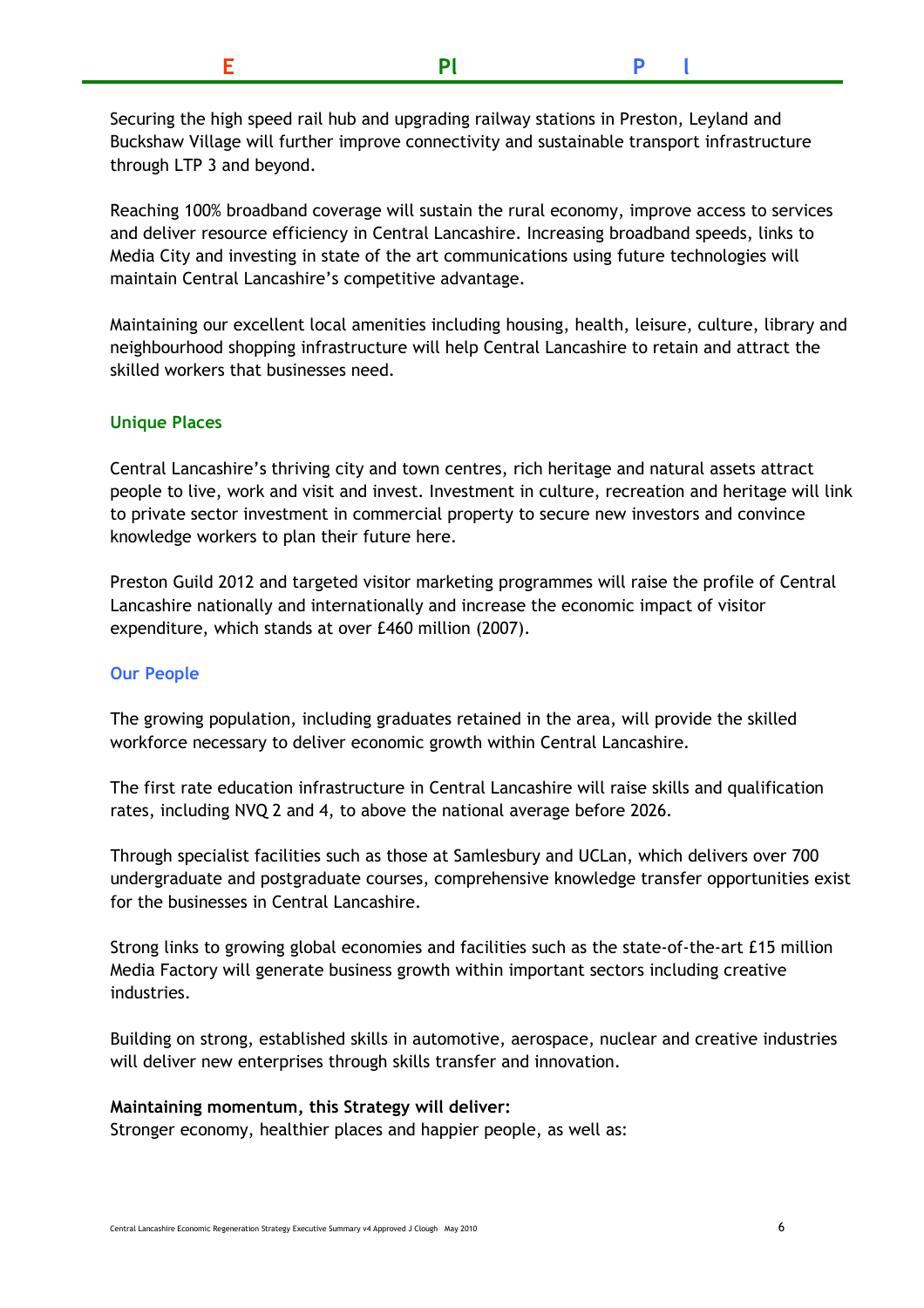# Priority Actions

#### Economy

- A1 Strategic Employment Sites Development
- A2 Targeted Business Support
- A3 Attracting Investment
- A4 Developing the Visitor Economy
- a Product Develop & enhance tourism assets
- b- Marketing Collaborative visitor promotion
- A5 Enterprise Culture
- A6 Knowledge Transfer and Innovation
- A7 Growth of Key Sectors

#### Places

- A8 Transport Infrastructure
- A9 ICT Infrastructure
- A10 Regenerating Places
- A11 Green Business and Technology
- A12 Growth Point Delivery

# Supporting Actions

#### Economy

- A15 Supportive Business Environment
- A16 Finance for Business
- A17 Competitiveness / Economic Resilience
- A18 Development of Retail Offer
- A19 Government & Public Sector Relocation
- A20 Rural Economic Growth
- A21 Public Sector Procurement
- A22 Growing Social Enterprise
- A23 Established Business Community

#### Places

- A24 Future Economic Infrastructure A25 Developing Potential of Heritage Assets A26 Business Incubation A27 Investment Support Services A28 Environment Business Continuity Planning
- A29 Green Infrastructure Provision

#### People

- A13 Skills
- a Proportion local people with NVQ2 and NVQ4
- b Identify & deliver business skills needs
- c Work with employers to increase training
- A14 Increase Employment

#### People

A30 Graduate Retention

- A31 Flexible Working
- A32 Employment Support Infrastructure
- A33 Older Workforce